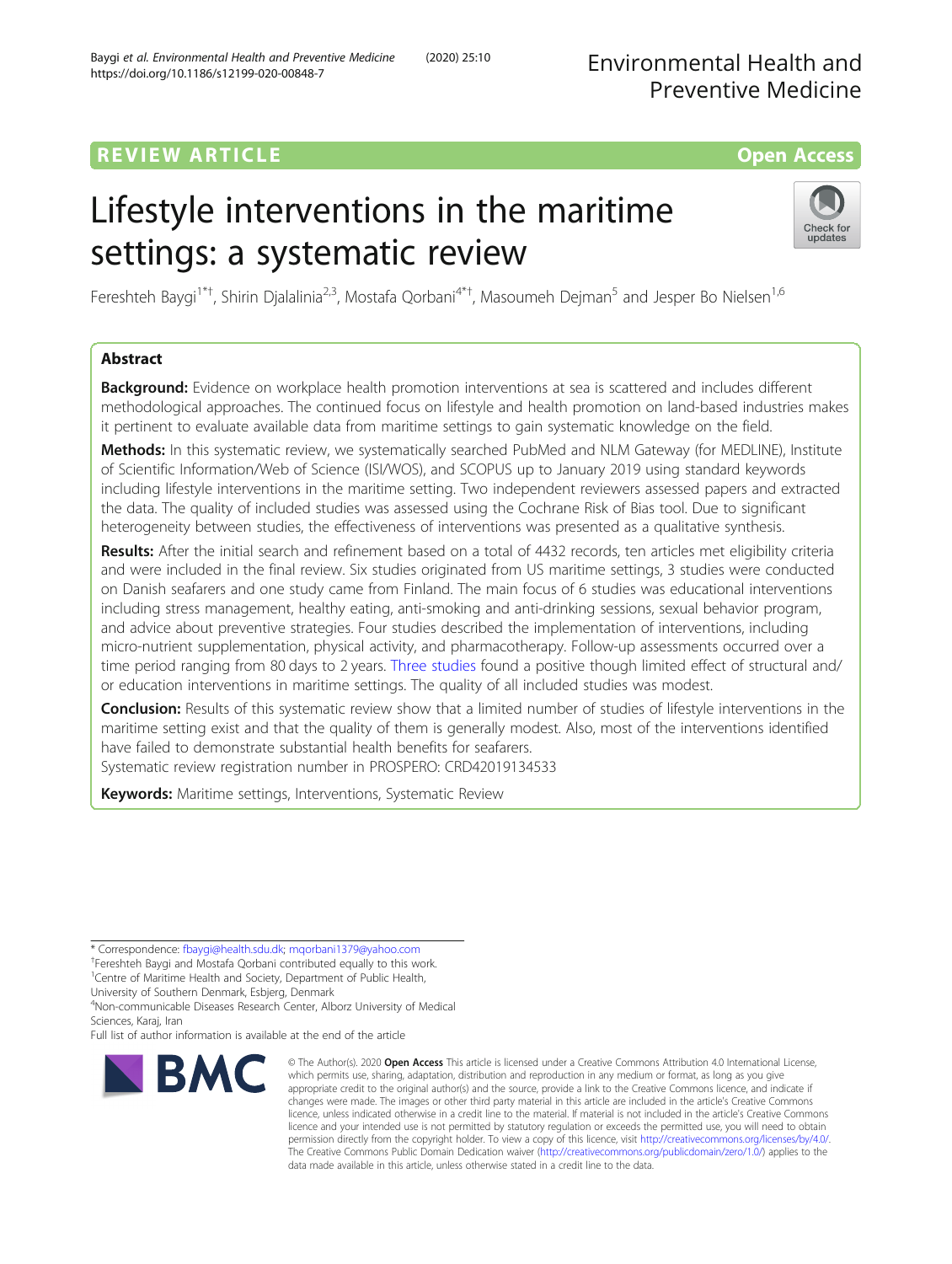# <span id="page-1-0"></span>Background

Cardiovascular disease (CVD) is the leading cause of death in seafarers [\[1](#page-9-0)]. A study conducted among Danish seafarers revealed that cardiovascular risk factors such as obesity, high blood pressure, and increased levels of triglycerides are highly prevalent [[2\]](#page-9-0). Likewise, a study among Iranian seafarers showed that the prevalence of metabolic syndrome and excess weight was 15% and 51%, respectively [\[3\]](#page-9-0). Moreover, the prevalence of behavioral risk factors like smoking and physical inactivity in seafarers is high [\[2](#page-9-0)–[4](#page-9-0)]. Ship-specific stress situations, lack of sufficient and appropriate exercise, and malnutrition have been described as the main risk factors for CVD in the maritime setting [[1](#page-9-0)]. An unhealthy lifestyle may have different consequences such as ill-health, absence due to sickness and loss of productivity [\[5\]](#page-9-0). Worksites—even in land-based occupations—represent a major venue for influencing the overall health of workers [\[6](#page-9-0)]. Since seafarers often for several months have a second home on board ships, unhealthy lifestyle together with specific working conditions may in such a microcosmos form a hazardous

environment not only affecting the health and wellbeing of the seafarer but also potentially affecting the economy and safety of the ship. So, it is important to target the health behavior of seafarers on board as a method for future prevention programs.

The present paper summarizes and evaluates existing interventions targeting the health and wellbeing of seafarers. It is expected that this study will provide relevant input for health policymakers in this maritime population to develop health promotion strategies and can inspire other researchers to fill the gap of the presently limited quality research in the field of health promotion at sea.

# **Methods**

# Identification of relevant studies

This systematic review was carried out to identify and assess all evidence on the lifestyle interventions in seafarers. The PRISMA-P guideline was used to develop the current systematic review (Fig. 1) [[7](#page-9-0)], the items for meta-analysis were not applicable for this review. All the documents are

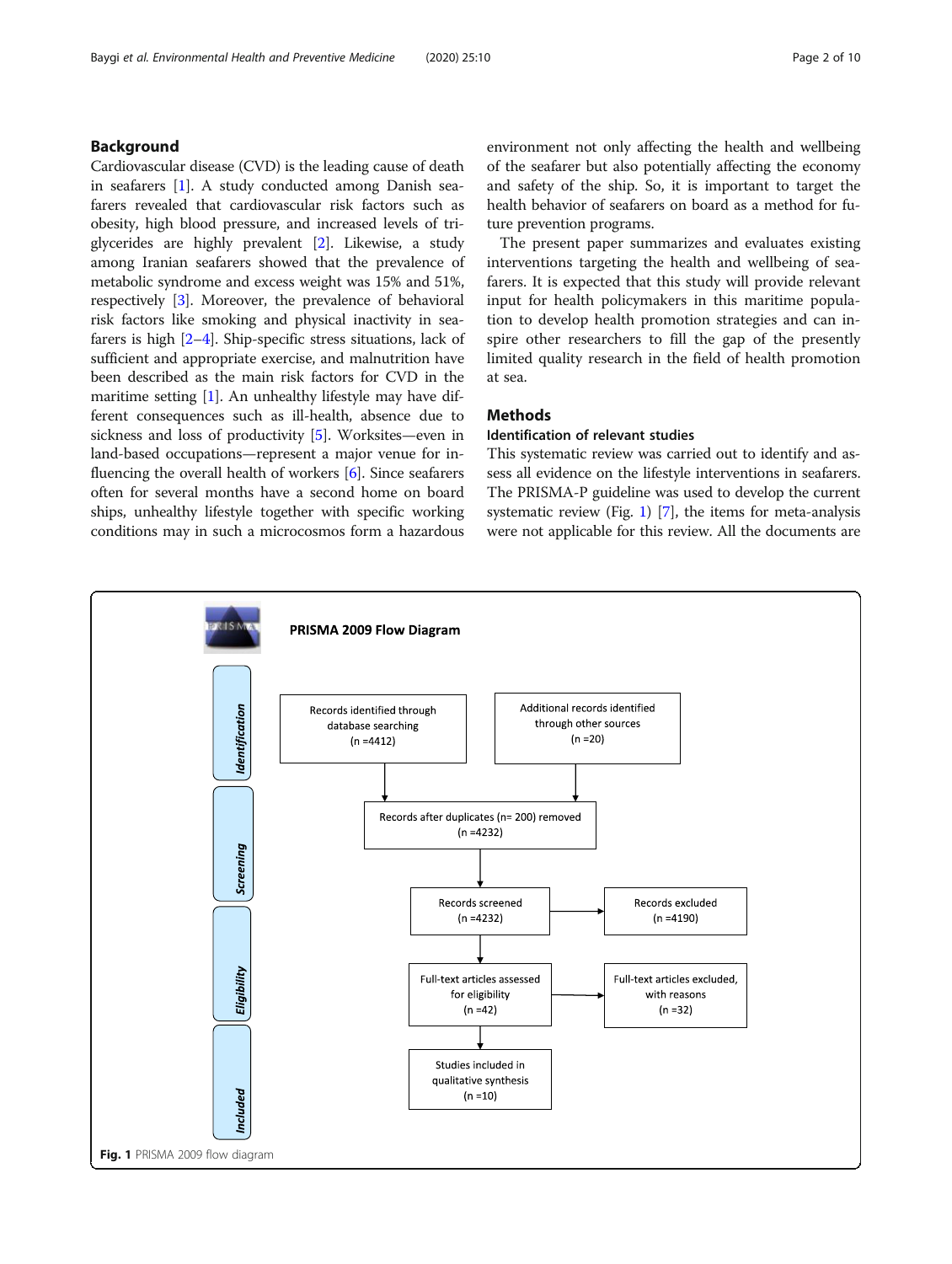based on the details of the study protocol. The registration number of our study in the International Prospective Register of Systematic Reviews (PROSPERO) is CRD42019134533.

The search terms developed concentrating on two main roots of "seafarers" and "health interventions". There was no limitation for language and time of papers. All studies carried out until the end of January 2019 were considered in this systematic review. For documents other than English, the necessary arrangements were taken for their translation. To assess the optimal sensitivity of searching for documents, we simultaneously searched the most comprehensive related databases of PubMed and NLM Gateway (for MEDLINE), Institute of Scientific Information, Web of Science (ISI/WOS), and SCOPUS as the main international electronic data sources [\(Appendix 1](#page-8-0)). Moreover, some reference lists of included studies or relevant reviews through the search were scanned to identify potentially eligible studies.

# Inclusion and exclusion criteria

To obtain a comprehensive overview of the works that have been done so far, we focused on all studies published up to January 2019—on the lifestyle changes including type and quality of food, vitamin/mineral supplementation, physical activity, and educational programs, etc. Studies with outcomes such as smoking, stress level, physical activity, alcohol consumption, body mass index, behavior change, and other outcomes complying with the objective of the study in the target group were included. Also, we included all observational studies. All relevant results were extracted from randomized control trials, quasi-experimental studies, and nonrandomizes studies. There was no limitation for the target groups in terms of age and gender and language of published studies. Duplicate citations and non-peerreviewed publications were excluded. Book chapters and available conference proceedings were also considered.

# Quality assessment and data extraction

All systematic processes of literature searches, quality assessment, and data extraction of eligible papers were conducted by two independent research experts and any discrepancy between them was resolved through referencing a third expert opinion.

We investigated the quality of the included randomized controlled trials (RCTs) using the Cochrane Back Review Risk of Bias criteria [\[8](#page-9-0)]. The criteria list consists of 11 items evaluating internal validity. We also used The Joanna Briggs Institute Critical Appraisal tool for Quasi-Experimental Studies (non-randomized experimental studies) to assess the quality of quasi-experimental (before–after) studies [[9\]](#page-9-0). This checklist has 9 items and the

total score was the number of positive items (range 0–9 scores).

Two independent investigators scored items as positive when they met the criteria, negative if they did not, or as inconclusive if there was insufficient information.

The extracted data included: author and year of publication, population characteristics (mean age/age range and subjects), methodological characteristics (study design, period of the study, sample size, type of ship or shipping sector, type of interventions, outcomes and outcome measurement).

Data synthesis was the main strategy. The number of included studies was more than 4 studies but the heterogeneity of them in terms of the type of interventions, follow-up period, randomization, etc. hampered the possibility of a meta-analysis.

#### Statistical analysis

Due to heterogeneity between studies in terms of study design, type of intervention, study duration, and different outcome measurements, the results were presented as a qualitative synthesis.

### Results

# Study selection process

A total of 4432 studies were identified following the initial search. After the removal of 200 duplicates, 4232 records remained. A total of 4190 articles did not meet selection criteria, so they were excluded after screening titles and abstracts. Of the remaining 42 studies retrieved, 32 were excluded after the full-text review because the outcomes did not comply with the objectives of the current study (Fig. [1](#page-1-0)). Finally, 10 articles met the inclusion criteria in the review [[10](#page-9-0)–[19](#page-9-0)].

# Study characteristics

A summary of all included studies is shown in Table [1](#page-3-0). Four studies were RCTs, three were non-randomized studies and three were quasi-experimental. The studies were done in three countries. Six studies were done in the US maritime setting, three were conducted among Danish seafarers, and one in Finland.

Main focus of 6 studies was educational interventions including stress management  $[13]$ , healthy eating  $[14]$  $[14]$ , anti-smoking and anti-drinking sessions [\[10](#page-9-0), [11](#page-9-0)], sexual behavior program [\[15\]](#page-9-0), and advice about preventive strategies [[16\]](#page-9-0). Of these 6 studies, four were conducted on multi-component interventions [\[10](#page-9-0), [11](#page-9-0), [15](#page-9-0), [16\]](#page-9-0). Practical interventions including micro-nutrient supplementation  $[17, 18]$  $[17, 18]$  $[17, 18]$  $[17, 18]$ , exercise test  $[19]$ , and pharmacotherapy [[12\]](#page-9-0) were implemented in the four studies.

Only one study done on seafarers with metabolic syndrome (MetS) was basically a treatment intervention [[16\]](#page-9-0). The content of all the other 9 studies was based on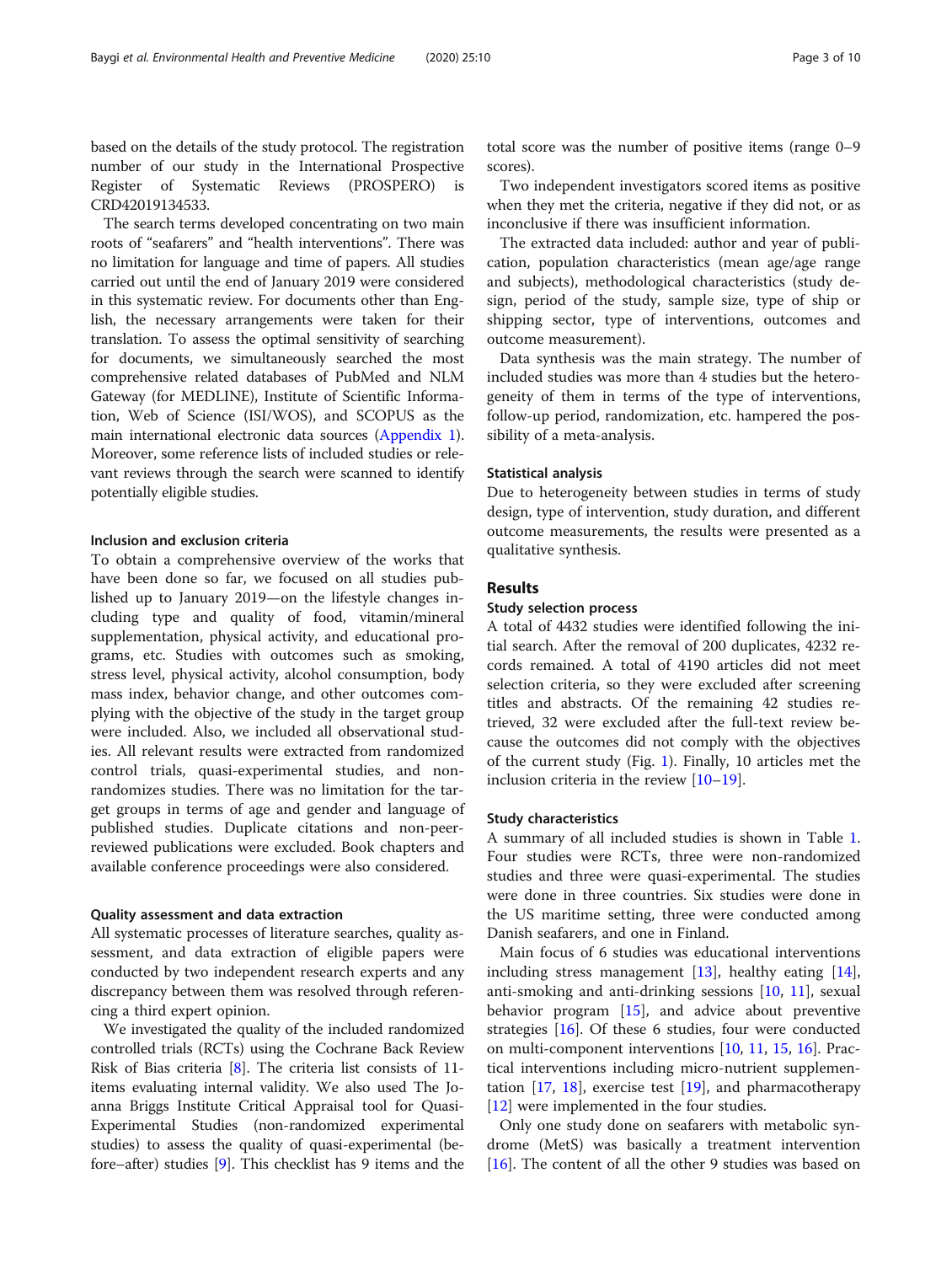<span id="page-3-0"></span>

|                                                |                 | Table 1 Characteristic of the included studies |                  |                  |                                                                                            |                                                     |                                                                                                                                                                                       |                                                                           |                                                                                                                       |                                                                            |                                                                                                                                                                                                                                                                                                                                                                                                                                                                      |                  |
|------------------------------------------------|-----------------|------------------------------------------------|------------------|------------------|--------------------------------------------------------------------------------------------|-----------------------------------------------------|---------------------------------------------------------------------------------------------------------------------------------------------------------------------------------------|---------------------------------------------------------------------------|-----------------------------------------------------------------------------------------------------------------------|----------------------------------------------------------------------------|----------------------------------------------------------------------------------------------------------------------------------------------------------------------------------------------------------------------------------------------------------------------------------------------------------------------------------------------------------------------------------------------------------------------------------------------------------------------|------------------|
| publication,<br>Country<br>Year, of<br>Author, | design<br>Study | subject<br>Study                               | period<br>Study  | Sample<br>size   | Mean age/<br>range<br>Age r                                                                | shipping<br>Setting<br>(type of<br>sector)<br>ship, | intervention<br>Type of                                                                                                                                                               | measurement<br>Outcome                                                    | Outcome                                                                                                               | Groups                                                                     | Results & Significancy                                                                                                                                                                                                                                                                                                                                                                                                                                               | Quality<br>score |
| Jepsen [16],<br>2016, DK                       | <b>NRS</b>      | Seafarers                                      | 2 years          | $\overline{141}$ | 41.3                                                                                       | $\frac{\rho}{\mathcal{Z}}$                          | garding treatment<br>Specific advice re-<br>Metabolic<br>Specific advice<br>preventive<br>Syndrome<br>regarding<br>measures<br>Ğ                                                      | examination<br>Medical                                                    | consumption<br>-Smoking<br>-Alcohol<br>-Met <sub>S</sub><br>IMR-<br>$\geqslant$                                       |                                                                            | Increment in all outcomes (NS)                                                                                                                                                                                                                                                                                                                                                                                                                                       | $3$ of $9$       |
| Hjaroe [14], NRS<br>2014, DK                   |                 | Seafarers                                      | 1 year           | Q: 49<br>F: 193  | $\frac{\rho}{Z}$                                                                           | ser-<br>company<br>Cargo<br>vice                    | -Cooking course                                                                                                                                                                       | questionnaire<br>Qualitative<br>-Self-report<br>study                     | -Opinion about<br>-Eating healthy<br>healthy diet at<br>promoting a<br>-Subsequent<br>changes in<br>the course<br>sea |                                                                            | Increment in knowledge from<br>Increment in serving fruits and<br>Increment in eating healthy (S)<br>Increment in applying fat and<br>the intervention course<br>sugar reducing tips<br>vegetables                                                                                                                                                                                                                                                                   | $3$ of 9         |
| Gasier [17],<br>2014, USA                      | <b>RCT</b>      | Submariners 1 year                             |                  | 53               | Experiment <sub>1</sub> :<br>Experiment <sub>2</sub> :<br>.Placebo:<br>29.4<br>283<br>28.1 | Submarine                                           | supplementation<br>Vitamin D                                                                                                                                                          | examination<br>-Medical                                                   | <b>Osteocalcin</b><br>$-25(OH)D$                                                                                      | Placebo<br>$\cdot$ Trial <sub>1</sub><br>$\cdot$ Tria $\vert$ <sub>2</sub> | -Increment of osteocalcin in all<br>-Increment of 25 (OH)D in all<br>groups (S)<br>groups (S)                                                                                                                                                                                                                                                                                                                                                                        | 7 of 11          |
| Hjarnoe<br>[10], 2013,<br>DK                   | $\overline{d}$  | Seafarers                                      | 1 year           | 606              | $\frac{4}{3}$                                                                              | company<br>service<br>Cargo                         | cooking<br>for ships<br>Smoking cession<br>-Improvement of<br>fitness facilities<br>-Extra health<br>Individual<br>check ups<br>quidance<br>Healthy<br>courses<br>courses<br>$c$ ooks | administrated<br>questionnaire<br>health profile<br>-Individual<br>-Self- | -Physical activity<br>-Sugar intake<br>-Metabolic<br>syndrome<br>Smoking                                              | post design<br>group pre-<br>Single-                                       | -Increment in Physical activity $\lt$<br>1 weekly or never at home (NS)<br>-Reduction in Physical activity <<br>23 times weekly at home and<br>-Increment in Physical activity<br>1 weekly or never at sea (NS)<br>-Reduction in sugar intake at<br>-Reduction in overeating at<br>Reduction in smoking (NS)<br>-Increase in physical fitness<br>-Reduction in Metabolic<br>home and at sea (NS)<br>home and at sea (S)<br>syndrome (S)<br>at sea (NS)<br>scores (S) | 5 of 9           |
| William [13],<br>2010, USA                     | Ő               | members<br>New                                 | $\frac{\rho}{Z}$ | 142              | Officer<br>Sailor<br>41.1<br>295                                                           | Navy                                                | management pro-<br>Web-enhanced<br>gram for stress<br>behavioral self-                                                                                                                | Questionnaire                                                             | Perceived stress<br>levels                                                                                            |                                                                            | Reduction in perceived stress<br>levels (S)                                                                                                                                                                                                                                                                                                                                                                                                                          | 4 of 9           |
| Duplessis<br>[18], 2005,                       | RCT             | Sailor                                         | 76 days          | $\overline{5}$   | 28                                                                                         | Submarine                                           | supplementation<br>Vitamin D                                                                                                                                                          | examination<br>Medical                                                    | -Phosphate<br>-Calcium                                                                                                | Control<br>$T$ rial                                                        | -Increment in phosphate (NS)<br>-No change in calcium                                                                                                                                                                                                                                                                                                                                                                                                                | 4 of 11          |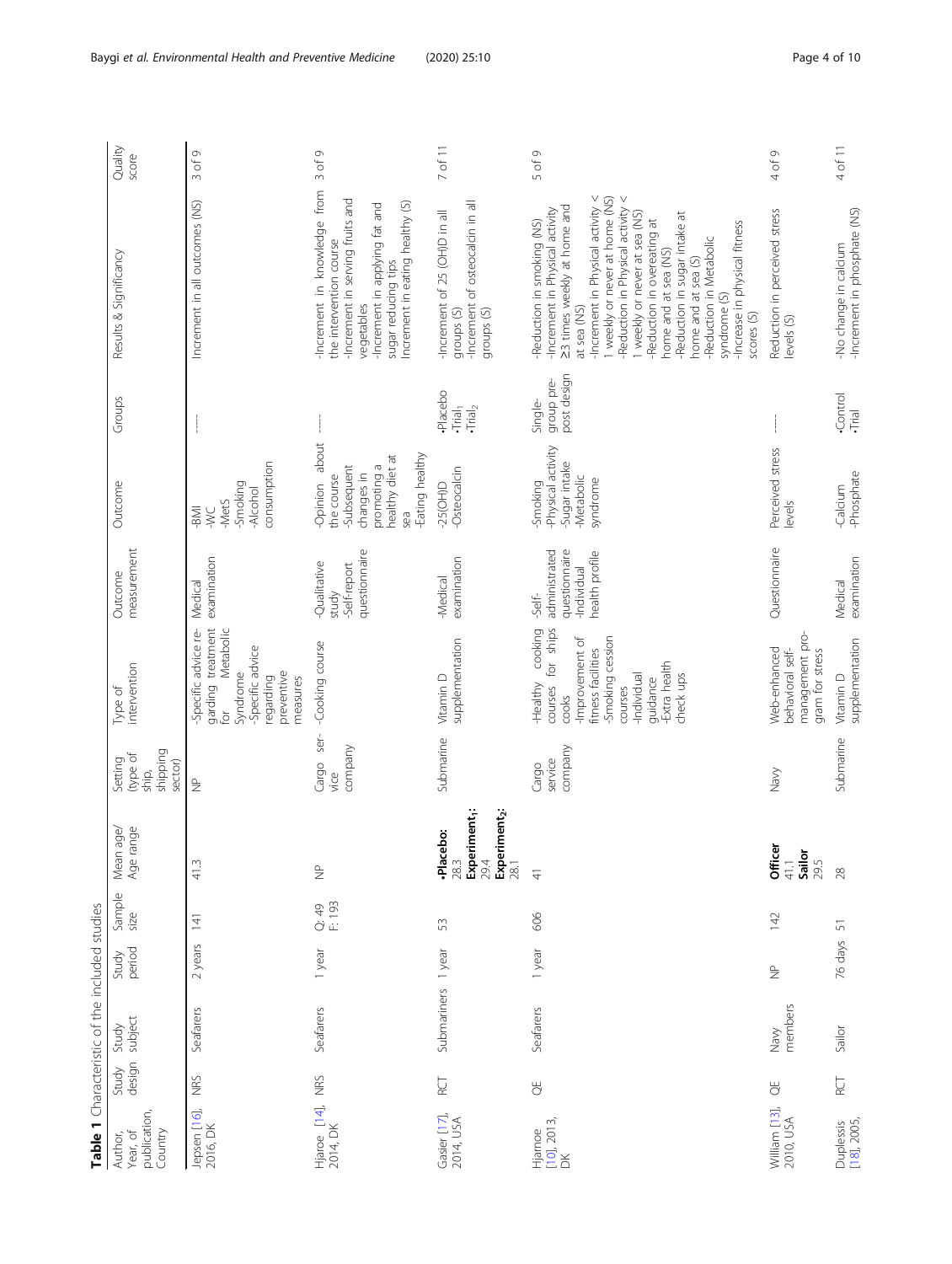|                                                |                | Table 1 Characteristic of the included studies (Continued) |                       |                     |                                              |                                                    |                                                                                                                                                                                                                  |                                                  |                                                                                                                                                                                                                                                          |                                                                                    |                                                                                                                                                                                                                                                                                                |                  |
|------------------------------------------------|----------------|------------------------------------------------------------|-----------------------|---------------------|----------------------------------------------|----------------------------------------------------|------------------------------------------------------------------------------------------------------------------------------------------------------------------------------------------------------------------|--------------------------------------------------|----------------------------------------------------------------------------------------------------------------------------------------------------------------------------------------------------------------------------------------------------------|------------------------------------------------------------------------------------|------------------------------------------------------------------------------------------------------------------------------------------------------------------------------------------------------------------------------------------------------------------------------------------------|------------------|
| publication,<br>Country<br>Year, of<br>Author, | Study          | design subject<br>Study                                    | period<br>Study       | Sample Mean<br>size | age/<br>Age range                            | shipping<br>type of<br>Setting<br>sector)<br>ship, | intervention<br>Type of                                                                                                                                                                                          | measurement<br>Outcome                           | Outcome                                                                                                                                                                                                                                                  | Groups                                                                             | Results & Significancy                                                                                                                                                                                                                                                                         | Quality<br>score |
| USA                                            |                |                                                            |                       |                     |                                              |                                                    |                                                                                                                                                                                                                  |                                                  | Phosphatase<br>$-1,25(OH)_2 D$<br>-Osteocalcin<br>$-25(OH)2$ D<br>-Alkaline                                                                                                                                                                              |                                                                                    | - Increment in $1,25$ (OH) <sub>2</sub> D (NS)<br>Increment in osteocalcin (S)<br>$\odot$<br>Reduction in 25(OH)2 D<br>Reduction in alkaline<br>Phosphatase (S)                                                                                                                                |                  |
| Swanson<br>[12], 2003,<br>USA                  | <b>D</b>       | Sailor                                                     | months<br>$\supseteq$ | 131                 | 27.1                                         | Navy ship                                          | -Pharmacotherapy<br>cessation group<br>-Tobacco<br>program                                                                                                                                                       | Qualitative<br>study (Self-<br>report)           | not smoking at<br>but smoking at<br>-Still smoking at<br>Smoking at 6<br>- Not smoking<br>- Not smoking<br>at 6 months,<br>abstinence of<br>months but<br>at 6 and 12<br>12 months<br>12 months<br>Continuous<br>months<br>smoking<br>6 and 12<br>months | Bupropion<br>Bupropion<br>Nicotine<br>nicotine<br>Control<br>patch<br>patch<br>and | -No significant differences<br>between groups                                                                                                                                                                                                                                                  | $4$ of 11        |
| Saami [11],<br>2001,<br>Finland                | $\overline{O}$ | Sailors                                                    | 1 year                | 392                 | 42                                           | -Passenger<br>cruise ferry<br>-Cargo<br>ship       | Food preparation<br>program about:<br>Serving of meals<br>physical fitness<br>Anti-smoking,<br>Rehabilitation<br>-Over-weight<br>anti-drinking<br>Educational<br>Increasing<br>reduction<br>on board<br>on board | and qualitative<br>questionnaire<br>study<br>œ   | -Physical activity<br>-Preparing<br>healthier food<br>-Mental stress<br>consumption<br>change in:<br>satisfaction<br>Smoking<br><b>Behavior</b><br>Alcohol<br>-Work                                                                                      |                                                                                    | -Increment in physical activity<br>(NP)<br>Reduction in mental stress (NP)<br>Increment in work satisfaction<br>Reduction in smoking (NP)<br>Increment in preparing<br>Reduction in alcohol<br>healthier food (NP)<br>consumption (NP)<br>$\widetilde{E}$                                      | $3$ of           |
| Kewley [15],<br>2001, USA<br>Booth-            | RCT            | Marines                                                    | 1 year                | 176                 | ·Intervention:<br>Control:<br>23.11<br>23.28 | Marine<br>Crops                                    | STD/HIV-interven-<br>tion program                                                                                                                                                                                | (Telephone<br>Qualitative<br>interview)<br>study | Sexual behavior<br>consumption<br>-Alcohol                                                                                                                                                                                                               | .Intervention<br>Control                                                           | in intervention group compared<br>intervention group compared<br>- Increment in discussion with<br>- Increment in discussion with<br>history in intervention group<br>-Increment in using condom<br>partner about their sexual<br>partner about condom in<br>to Control (NS)<br>to Control (S) | $3$ of $11$      |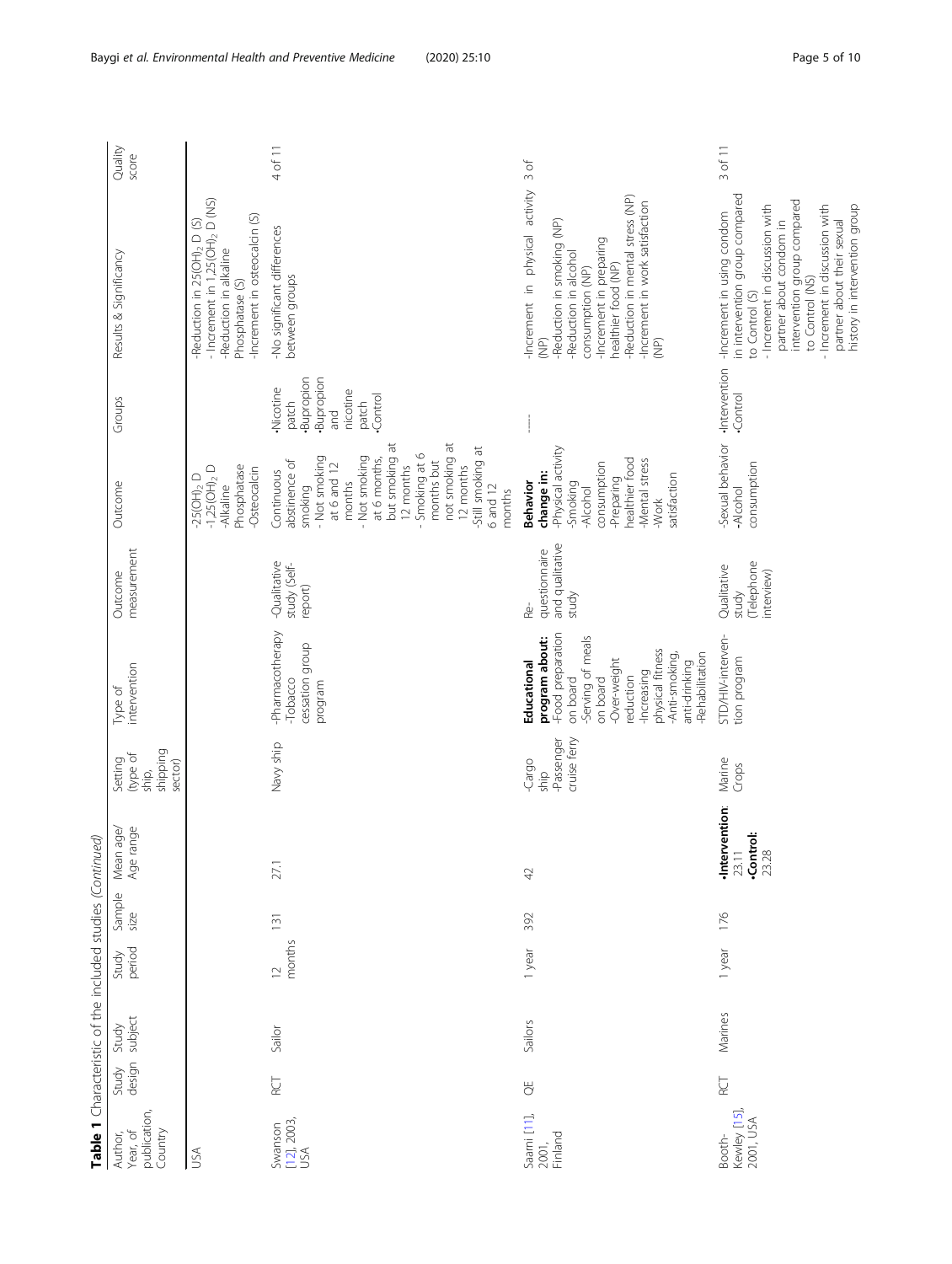|                                                 |     | Table 1 Characteristic of the included studies (Continued) |       |               |                                                 |                                                    |                         |                                                                               |                                                     |                  |                                                                                                                                             |                  |
|-------------------------------------------------|-----|------------------------------------------------------------|-------|---------------|-------------------------------------------------|----------------------------------------------------|-------------------------|-------------------------------------------------------------------------------|-----------------------------------------------------|------------------|---------------------------------------------------------------------------------------------------------------------------------------------|------------------|
| continuation,<br>Author,<br>Year, of<br>Country |     | Study Study<br>design subject                              |       |               | Study Sample Mean age/<br>period size Age range | shipping<br>type of<br>ship,<br>Setting<br>sector) | Type of<br>intervention | measurement<br>Outcome                                                        | <b>Dutcome</b>                                      | Groups           | Results & Significancy                                                                                                                      | Quality<br>score |
|                                                 |     |                                                            |       |               |                                                 |                                                    |                         |                                                                               |                                                     |                  | group compared to Control (NS)<br>consumption in intervention<br>compared to Control (S)<br>Reduction in alcohol                            |                  |
| [19], 1985,<br>USA<br>Bennett                   | NRS | nembers<br>Crew                                            | weeks | $\frac{1}{2}$ | Trial: 29.33<br>Control:<br>25.67               | Submarine<br>Nuclear                               | Exercise test           | -Especial med-<br>-Weight<br>ical and anthro- -BF%<br>measurements<br>pometry | VO <sub>2</sub> max (O <sub>2</sub><br>consumption) | Control<br>Trial | -Reduction in weight and BF%<br>-No change in VO2 max in trial<br>group<br>-Reduction in VO2 max in<br>in both groups (NS)<br>control group | 5 of 9           |

NRS: Non-Randomizes Study, RCT: Randomized clinical trial, QE: Quasi-Experimental, Q: Qualitative, NP: Not provided, F: Follow up, NS: non-significant, S: Significant, BMI: Body mass index, BF: Body fat, WC: Waist

NRS: Non-Randomizes Study, RCT: Randomized clinical trial, QE: Quasi-Experimental, Q: Qualitative, NP: Not provided, F: Follow up, NS: non-significant, S: Significant, BMI: Body mass index, BF: Body fat, WC: Waist<br>circumfe

circumference, MetS: Metabolic Syndrome, STD: Sexually transmitted diseases

Baygi et al. Environmental Health and Preventive Medicine (2020) 25:10 entitled to the Shage 6 of 10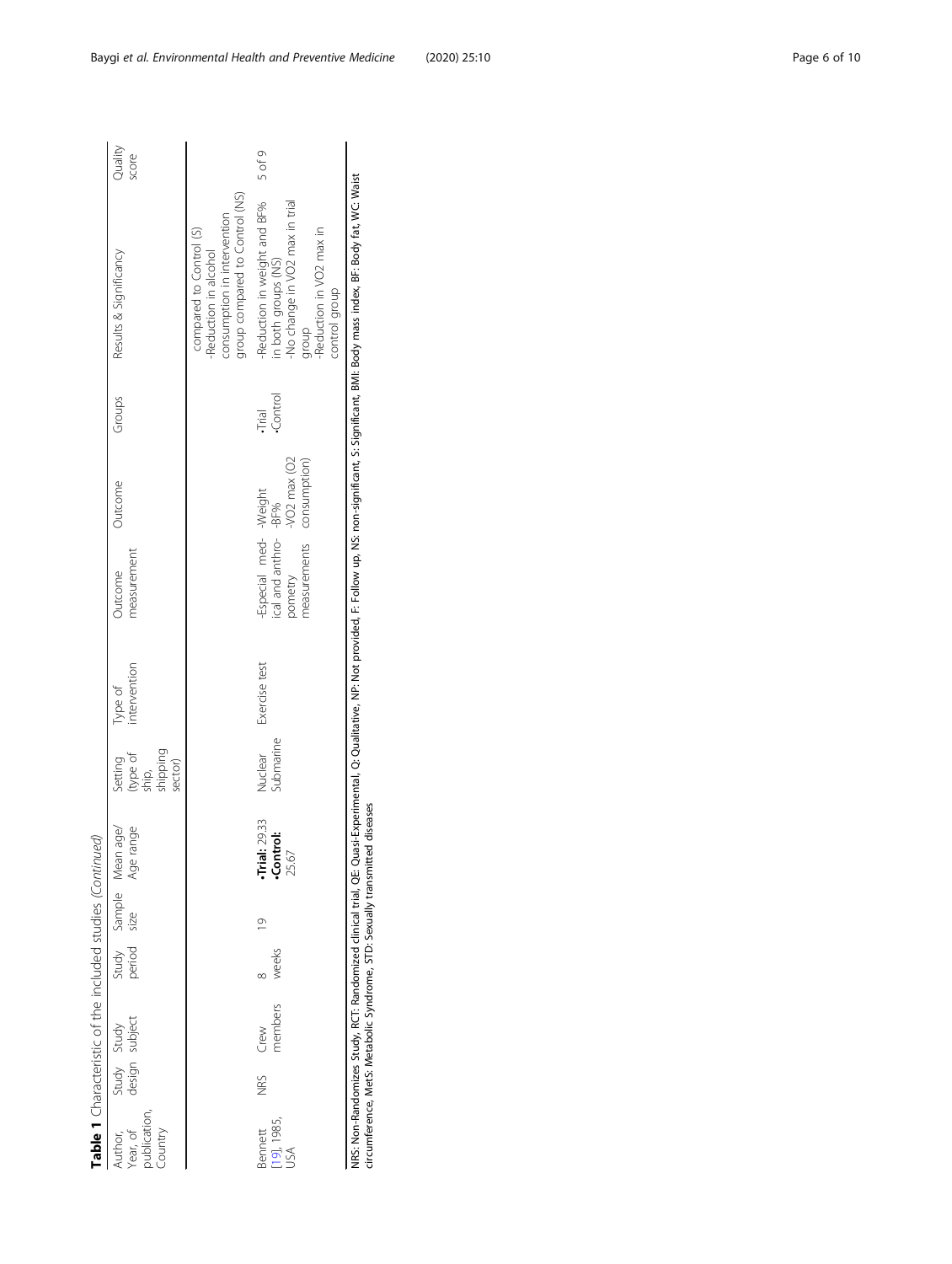prevention. Follow-up assessments occurred over a time period ranging from 80 days to 2 years with different time intervals. Three studies included more than one intervention. There were 2 studies including vitamin D supplementation to submariners [\[17](#page-9-0), [18](#page-9-0)]. One study was a web-based educational program [[13\]](#page-9-0).

# Qualitative synthesis

– Dietary habits and factors

Five studies assessed multi- or single-component interventions to improve diet: preparing healthier food [\[11](#page-9-0)], avoiding overeating and high-sugar product intake [\[10](#page-9-0)], eating behavior on board [[14\]](#page-9-0), and maintenance of vitamin D status [[17](#page-9-0), [18](#page-9-0)].

After training for ship cooks in preparing healthier meals, the meals at the 1-year follow-up got healthier compared with baseline [[11](#page-9-0)]. A significant decline was observed in the intake of high-sugar products, but no significant change was found in overeating habits 1 year after delivering healthy cooking courses for ship cooks [ $10$ ]. In another 1-year follow-up study, a training intervention for ship cooks made a significant change in the self-reported eating behavior on board [\[14\]](#page-9-0). Two studies examined the effect of vitamin D supplementation on the maintenance of 25(OH)D serum levels in submariners [[17,](#page-9-0) [18\]](#page-9-0). A 400-IU/day vitamin D supplementation was insufficient in maintaining serum vitamin D levels in underway submariners [\[18](#page-9-0)]. A significant benefit for the submariners supplemented with 1000 or 2000 IU/ day vitamin D over the non-supplemented ones was not observed following a 3-month patrol, even though the submariners who were supplemented with 2000 IU/day of vitamin D3 did experience the largest positive change in mean serum 25(OH)D levels [\[17\]](#page-9-0).

– Physical activity

Three studies addressed physical activity outcomes measured as physical exercise level [\[10](#page-9-0), [11](#page-9-0)], physical fitness score [\[10](#page-9-0)], and maximal oxygen consumption (VO2max) [[19\]](#page-9-0).

Mild [[10\]](#page-9-0) to moderate [[11](#page-9-0)] improvement in exercise level and a significant increase in physical fitness scores [[10\]](#page-9-0) were noted after implementing both structural and education interventions at the maritime workplace. Following physical training and deconditioning, VO2max remained constant in the intervention group but had declined, though statistically insignificant, by 7% in the control group [\[19](#page-9-0)].

– Cardio-metabolic risk factor

Five interventional studies addressed changes in cardio-metabolic risk factors including MetS, body mass index (BMI), waist circumference (WC) [[10](#page-9-0), [16\]](#page-9-0), and weight and body fat (BF) as an outcome [[19\]](#page-9-0). After the delivery of a multicomponent intervention, a significant decrease in the percentage of seafarers with MetS was measured [\[10](#page-9-0)]. In contrast, another study including general and specific advice regarding treatment or preventive strategies for MetS showed an increase in all outcomes such as BMI, WC, and the prevalence of MetS in the studied group at follow-up  $[16]$  $[16]$ .

– Smoking and alcohol habits

Five studies examined the effect of interventions on smoking [\[10](#page-9-0)–[12](#page-9-0), [16\]](#page-9-0) or alcohol drinking habits [\[11](#page-9-0), [15,](#page-9-0) [16\]](#page-9-0).

In one of three studies that implemented only advicebased anti-smoking interventions, a reduction in the number of smokers was reported following a 1-year period [\[10](#page-9-0), [11,](#page-9-0) [16\]](#page-9-0). In a RCT, where three various pharmacotherapies for smoking cessations were compared with a control group, no significant differences in smoking habits were detected between groups. In all four groups, nearly 70% of the smokers were still smoking at 6 and 12 months [\[12](#page-9-0)].

Among three studies that assessed change in alcohol drinking habits following educational intervention, two studies found no significant change [\[15](#page-9-0), [16](#page-9-0)], whereas the third reported a reduction, but did neither provide any quantitative information about the decline nor any statistics [\[11](#page-9-0)].

# – Stress and work satisfaction

Two studies examined interventions aimed at reducing stress levels and both reported a positive outcome of the intervention [\[11](#page-9-0), [13\]](#page-9-0). In the study that implemented a web-enhanced behavioral self-management program against stress, this reduction was statistically significant [[13\]](#page-9-0). In another interventional study aimed at work satisfaction, an increment in this outcome after providing health education for the seafarers was observed [[11\]](#page-9-0).

– Risky sexual behaviors

An intervention study showed few positive changes in the sexual behavior of the mariners after delivering a STD/HIV intervention program course [[15\]](#page-9-0).

# Quality assessment

The results of the quality assessment are presented in Table [1.](#page-3-0) One out of four RCTs (25%) fulfilled six or more of the quality items; the scores ranged from 3/11 to 7/11, a moderate risk of bias. Lack of intervention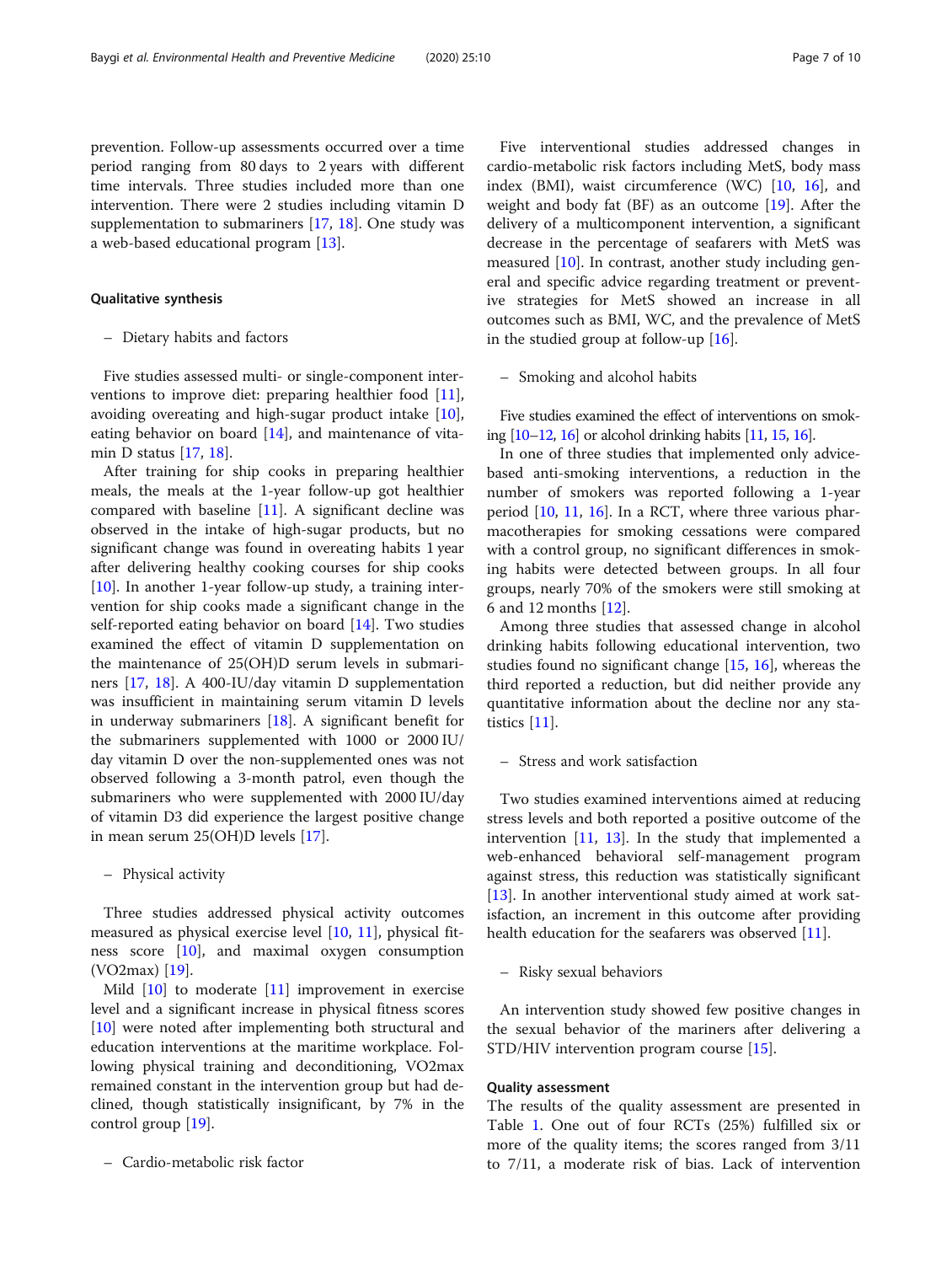allocation, concealment, and intention-to-treat analysis were identified in all RCTs. For six non-randomized studies, the quality scores ranged from 3/9 to 5/9; none of them met six or more of the quality items.

# **Discussion**

Our review included ten intervention studies focused on changing lifestyle behaviors and health outcomes through structural and/or educational interventions in seafarers. Assessed outcomes were classified into six categories including dietary habits and factors, physical activity, cardiometabolic risk factors, smoking and alcohol habits, stress and work satisfaction, and risky sexual behaviors. Some of the included studies reported a significant positive effect of implemented interventions, although the positive changes were limited.

Overall, the results of this systematic review showed that most of the intervention studies conducted on lifestyle behaviors and health outcomes at the maritime workplace were methodologically weak and were not well designed and conducted. However, as an overall assessment, the evidence tends to suggest that lifestyle interventions are feasible and may have the potential to improve health behaviors in this high-risk group of seafarers. For comparison, the first review on the behavioral lifestyle interventions for nurses also reported that all included studies had limitations and high risk of bias, but later found benefits for the outcomes including smoking habits, fat mass and physical fitness [\[20\]](#page-9-0).

In this review, three studies found beneficial effects following educational and/or structural interventions focusing on the seafarers' dietary behavior [\[10,](#page-9-0) [11](#page-9-0), [14](#page-9-0)]. Two studies found multi-component physical activity interventions to be effective in increasing seafarers' physical activity and/or fitness [[10,](#page-9-0) [11](#page-9-0)]. Most interventions were non-effective regarding weight-related indicators. A review of 15 systematic reviews on land-based workplace interventions targeting diet and/or physical activity reported that almost all interventions made small but significant changes in physical activity, fitness, dietary behavior or weight, and found that intervention involving multi-component programs tended to be more successful [[21\]](#page-9-0).

A healthy diet during working time is less available at sea due to restricted space for storage and lack of proper equipment, high prices for fresh fruit and vegetables, and low frequency of supply options on board of the ships [[14](#page-9-0)]. In other occupational settings, fruit and vegetable interventions are generally successful. For example, a worksite study conducted in Denmark resulted in an average increase of 1 serving of fruit and vegetables per day for each person [\[22](#page-9-0)]. A review study with the aim of identifying efforts to improve fruit and vegetable intake at workplace revealed that organizational support, workers participation, targeting multiple health behaviors are some factors which play a significant role in the success of such a program [[23\]](#page-9-0) which researchers should consider in order to enhance the effectiveness of interventions in maritime settings.

Seafarers are often sedentary on board; space and physical capacities on board are confined for the exercise during leisure time. Besides, technological advancements in modern vessels have removed much physical labor and caused more physical inactivity among seafarers [[10](#page-9-0)].

Seafarers are frequently characterized in the literature as heavy smokers and drinkers [[24](#page-9-0)]. In our systematic review, two out of 4 studies reported a small reduction in tobacco consumption [[11](#page-9-0), [12\]](#page-9-0). Results from a Cochrane review of interventions for smoking cessation at various workplaces provided strong evidence that group therapy programs, individual and group counseling, multiple intervention programs aimed mainly or solely at smoking cessation, and pharmacotherapies significantly increased the likelihood of quitting smoking [\[25\]](#page-9-0). However, in the case of the onboard setting, the physical environment, operational demands, and psychosocial issues may provide obstacles for a successful tobacco cessation program [[12](#page-9-0)]. Therefore, a more specifically tailored approach is probably required, which takes into account specific conditions in the maritime settings.

Submariners experience a reduction in their serum vitamin D [25(OH)D] levels due to sunlight deprivation and may take advantage of vitamin D supplementation to maintain vitamin D status [\[17](#page-9-0)]. However, the results of two placebo-controlled studies failed to provide any robust support to the efficacy of daily vitamin D supplementation on the maintenance of serum vitamin D [25(OH)D] levels during a submarine patrol [\[17,](#page-9-0) [18](#page-9-0)]. Some potential confounders, such as subject compliance and insufficient prescribed dose of vitamin D may, however, have affected the findings.

One out of two intervention studies aimed at preventing or treating MetS detected a significant decrease in the percentage of seafarers with MetS [\[10\]](#page-9-0). Multidimension lifestyle interventions that target all risk factors for MetS should be implemented appropriately at the maritime settings to reduce the incidence as well as prevalence of MetS [[10,](#page-9-0) [16](#page-9-0)].

A significant reduction is observed for stress levels after delivering a web-enhanced behavioral self-management program in a military setting  $[13]$  $[13]$  $[13]$ . In two other studies, the computer-based intervention was compared with inperson intervention for reducing stress in workers. One of them reported that stress levels were significantly lower in the in-person group after intervention in comparison to the computer-based intervention group [\[26\]](#page-9-0). In the other study, no significant difference between the two groups was observed [\[27\]](#page-9-0). The researchers suggest that further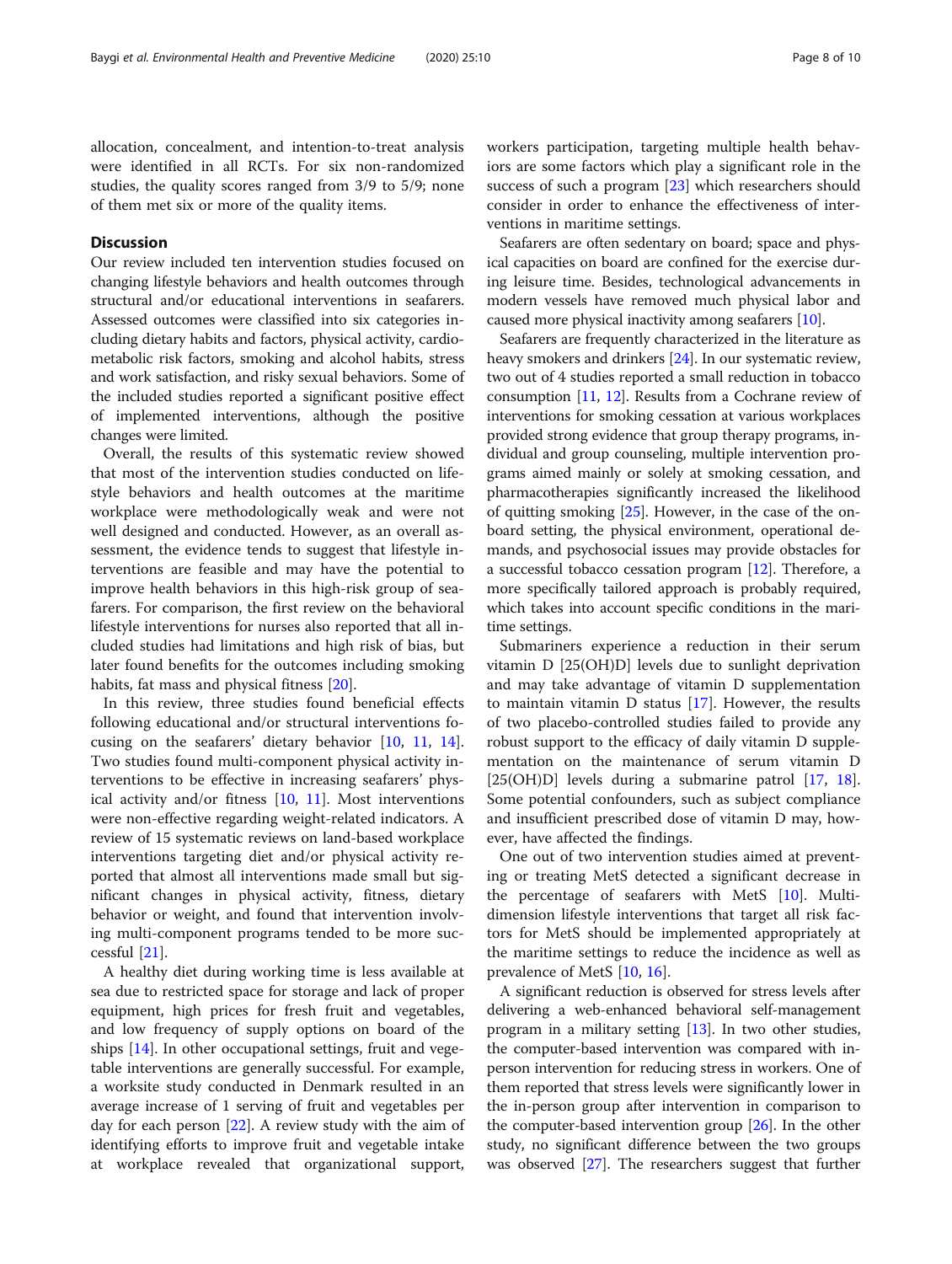<span id="page-8-0"></span>studies need to be done to compare the effect of equivalent computer-based program and in-person ones [[28](#page-9-0)]. Despite the opposing findings, the computer-based interventions through specific features can be delivered to a large number of individuals at distance and in a costefficient manner [\[13\]](#page-9-0) and might be a good approach for implementing interventions in maritime settings.

# Limitations, challenges, and strengths

The included studies had multiple limitations including small sample size, short-term follow-up, lack of proper control groups or use of inappropriate control groups, inappropriate/insufficient interventions, high drop-out rates, partial implementation failure, and insufficient outcome measures.

Researchers face specific practical challenges related to the maritime workplace setting; it is hard to have a control group technically due to the "moving nature" of work at the maritime setting [[10\]](#page-9-0). Crew members shift between ships regularly, thus making a fixed assignment of crews/ships to an intervention or control condition not feasible. Assignment of a whole area in the shipping industry instead of crews/ships to a study group should be considered.

High numbers of "lost to follow-up" is another serious challenge encountered by intervention studies that can result in selection bias; probably as a result of the "moving nature" of the maritime workplace and a higher between-ship mobility among seafarers [[10](#page-9-0), [12](#page-9-0)].

To the best of our knowledge, the current study was the first systematic review conducted on this topic, which can provide sufficient evidence for further health promotion studies in this setting.

# **Suggestions**

Making successful lifestyle changes to promote health in a high-risk group such as seafarers seems to require multi-component interventions that well address the working and living conditions on board like psychosocial issues. Moreover, using health promotion theory or models which are fitted to this maritime setting would be useful to enhance the effectiveness and sustainability of the interventions.

And very importantly, it is a necessary factor in implementing the interventions on board ships that the shipping companies actively participate in and support the interventions. The costs paid by companies for the health interventions need to be related to the expected improved health and working capacity of the seafarers and a reduced risk of human errors on board ship.

# Conclusion

Most available studies of the feasibility and effectiveness of educational and/or structural interventions in the maritime workplace have failed to demonstrate substantial health benefits for seafarers. At present, it is not clear whether the apparently limited success of the interventions is a valid observation caused by insufficient statistical power or because the methodological quality of most interventions is generally poor. Both explanations are probably, at least in part, due to the fact that implementing interventions in the maritime workplace can be difficult and it is a challenging area for research. Studies with more rigorous designs are still needed which takes into account the specific restrictions inherent in the maritime workplace and find effective lifestyle interventions and quantify their effect on health and wellbeing and their sustainability on board.

# Appendix 1: Search strategy

#### PubMed

(((Sailor[Title/Abstract]) OR seaman[Title/Abstract]) OR seafarer[Title/ Abstract]) OR mariner[Title/Abstract]) OR sailer[Title/Abstract]) OR shipper[Title/Abstract]) OR seagoing[Title/Abstract]) OR navigator[Title/ Abstract])))

#### Scopus

(( ( TITLE-ABS-KEY ( Se ) OR TITLE-ABS-KEY ( "Se" ) ) AND ( ( TITLE-ABS-KEY ( "Metabolic Syndrome" ) OR TITLE-ABS-KEY ( cardiometabolic ) OR TITLE-ABS-KEY ( " Cardiovascular Syndromes" OR TITLE-ABS-KEY ( "Diabetes Mellitus" ) OR TITLE-ABS-KEY ( "Type 2 Diabetes" ) OR TITLE-ABS-KEY ( cardiovascular ) OR TITLE-ABS-KEY ( "Syndrome X" ) OR TITLE-ABS-KEY ( "Insulin Resistance " ) OR ( TITLE-ABS-KEY ( "glucose homeostasis" ) OR TITLE-ABS-KEY ( "Homeostasis of Glucose" ) OR TITLE-ABS-KEY ( "Lipid profile " ) OR TITLE-ABS-KEY ( "lipid panel" ) OR TITLE-ABS-KEY ( "Lipid\_profile" ) OR TITLE-ABS-KEY ( "Oxidative Stress" ) OR TITLE-ABS-KEY ( " inflamantion " ) OR TITLE-ABS-KEY ( " inflamantory factors " ) OR TITLE-ABS-KEY ( " antioxidant ) )) ( ( TITLE-ABS-KEY ( sailor ) OR TITLE-ABS-KEY ( seaman ) OR TITLE-ABS-KEY ( seafarer ) OR TITLE-ABS-KEY ( mariner ) OR TITLE-ABS-KEY ( sailer ) OR TITLE-ABS-KEY ( shipper ) OR TITLE-ABS-KEY ( seagoing ) OR TITLE-ABS-KEY ( navigator ) ) ) AND ( ( TITLE-ABS-KEY ( nutrition ) OR TITLE-ABS-KEY ( diet\* ) OR TITLE-ABS-KEY ( salt ) OR TITLE-ABS-KEY ( sugar ) OR TITLE-ABS-KEY ( fiber ) OR TITLE-ABS-KEY ( fruit ) OR TITLE-ABS-KEY ( seagoing ) OR TITLE-ABS-KEY ( beverage ) OR TITLE-ABS-KEY ( sweet ) OR TITLE-ABS-KEY ( alcohol ) OR TITLE-ABS-KEY ( smok\* ) OR TITLE-ABS-KEY ( tubaco ) OR TITLE-ABS-KEY ( "physical activity" ) OR TITLE-ABS-KEY ( exercise ) OR TITLE-ABS-KEY ( sedantry ) OR TITLE-ABS-KEY ( stress ) OR TITLE-ABS-KEY ( mental ) ) ) ISI/WOS TOPIC: (Sailor) OR TOPIC: (seaman) OR TOPIC: (seafarer) OR TOPIC: (mariner) OR TOPIC: (sailer) OR TOPIC: (shipper) OR TOPIC: (seagoing) OR TOPIC: (navigator) ( TOPIC: (nutrition) OR TOPIC: (diet) OR TOPIC: (salt )OR TOPIC: (sugar) OR TOPIC: (fiber) OR TOPIC: (fruit)OR TOPIC: (beverage )OR TOPIC: (sweet )OR TOPIC: (alcohol)OR TOPIC: (smok) OR TOPIC: (tubaco) OR TOPIC: ("physical

activity" ) OR TOPIC: (exercise) OR TOPIC: (sedantry) OR TOPIC: (stress ) OR TOPIC: (mental) Timespan=All years AND

Indexes=SCI-EXPANDED, SSCI, CPCI-S, CPCI-SSH Timespan=All years